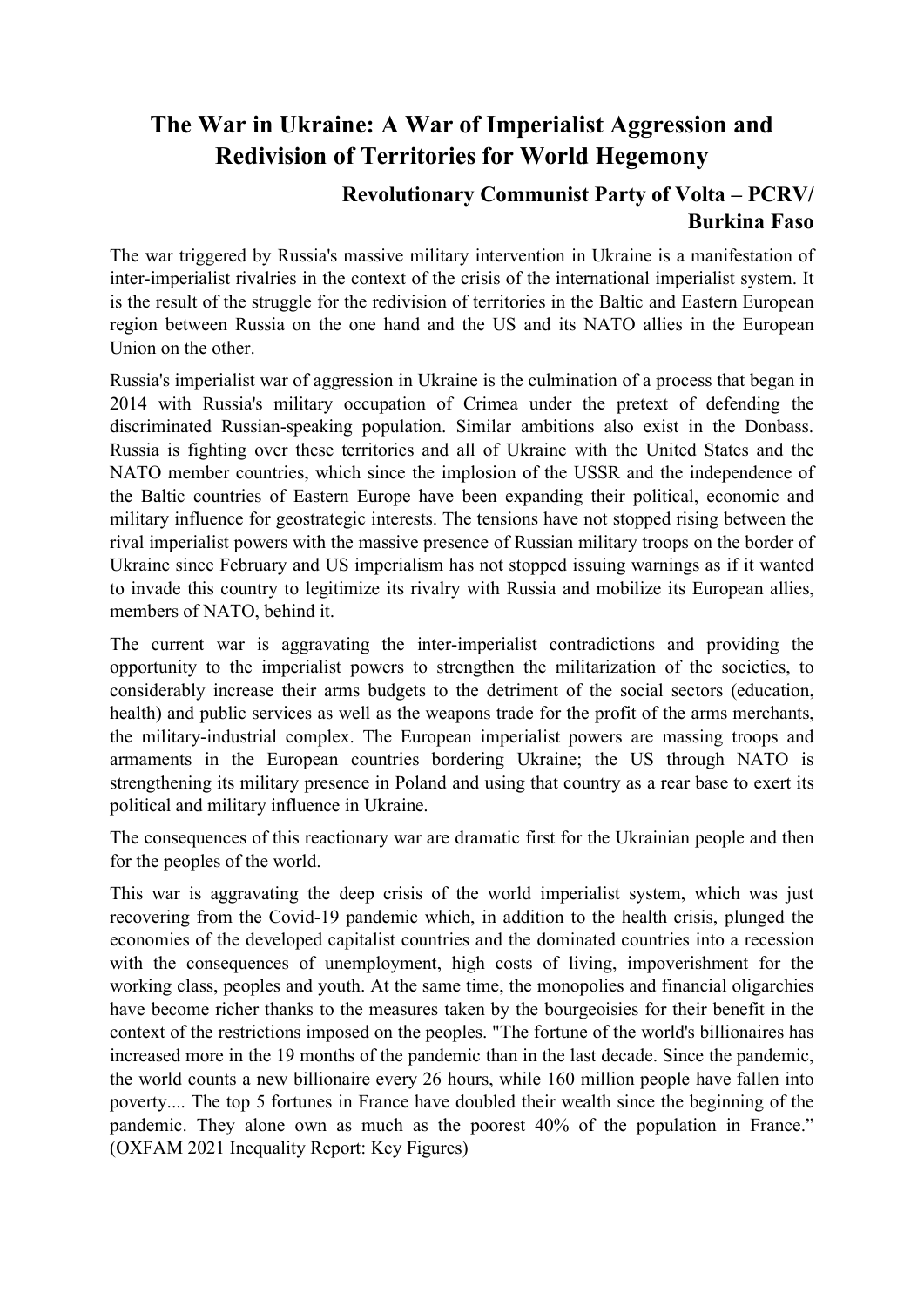This war, considered the most serious in Europe since the Second World War and that of the Balkans in the 1990s following the aerial bombardments and ground fighting, resulted in a heavy toll in human lives and material damage in a few weeks. It is the most serious humanitarian crisis in Europe with more than 3.7 million refugees fleeing to countries bordering Ukraine (Poland, Romania, Moldova) and the countries of the European Union. The UN estimates that there are 6.5 million internally displaced people in Ukraine.

The member countries of the European Union, in particular the imperialist powers (Germany, France, Italy) and the United Kingdom, are exploiting this dramatic refugee situation with demagogy in order to give themselves a humanitarian face and as defenders of the peace and sovereignty of Ukraine. This is while in recent years, the European Union, faced with the arrival of asylum seekers fleeing the wars in Syria, Afghanistan, Sudan, Ethiopia, etc., has taken repressive measures against these populations in distress. Migrants have been detained in centers with appalling prison conditions and deported after being refused refugee status. The issue of Ukrainian refugees is being used by these imperialist powers in the framework of rivalries with Russia. This does not hide the discrimination, the stigmatization of migrants, the rise of xenophobia and racism propagated by the extreme right-wing parties and even within the highest authorities of the bourgeois states, especially during the periods of electoral campaigns. The current campaign for the presidential elections in France is a vivid illustration of this with the media platforms offered to the racist Eric Zemmour and to Marine Le Pen of the racist and fascist Rassemblement National (National Rally) party.

## **Economic and social consequences of the war in Ukraine.**

The war in Ukraine has its consequences on the economic level where the Western imperialist powers (US and its European allies), in spite of their internal contradictions linked to specific interests, are waging economic war with Russia through economic sanctions.

The immediate consequences are the soaring prices of foodstuffs (wheat, corn) and agricultural inputs (potash, nitrogen fertilizers), of which Russia and Ukraine are the main exporters at the world level. The same is true for fossil fuels (oil, gas and coal), of which Russia is a major exporter, especially to Europe.

Food insecurity, which has been growing in recent years and was heightened during the Covid-19 health crisis, will deepen with the risk of large-scale famine in many countries, especially in Africa.

The context of the war will dry up the sources of supply represented by Russia and Ukraine, which together account for  $1/3$  of the world wheat trade. Many African countries, including Burkina Faso, Egypt, Morocco, Algeria, Tunisia, the Democratic Republic of Congo, Somalia, Sudan, etc. depend on these countries for 50% of their wheat imports. On March 7, the price of a ton of wheat rose to 400 euros, while its usual value is between 180 and 230 euros per ton. The price of daily bread for the masses of people is in danger of becoming unaffordable.

In addition to food, the prices of transportation, fuel and all the basic necessities of life will rise and make life ever more expensive for the popular masses in urban and rural areas.

The imperialist powers, despite the soothing speeches and endless diplomatic ballets for peace, are war-mongers who do not care about the dramatic consequences for the peoples. For the profits of the arms monopolies, they provoke conflicts in order to conquer territories.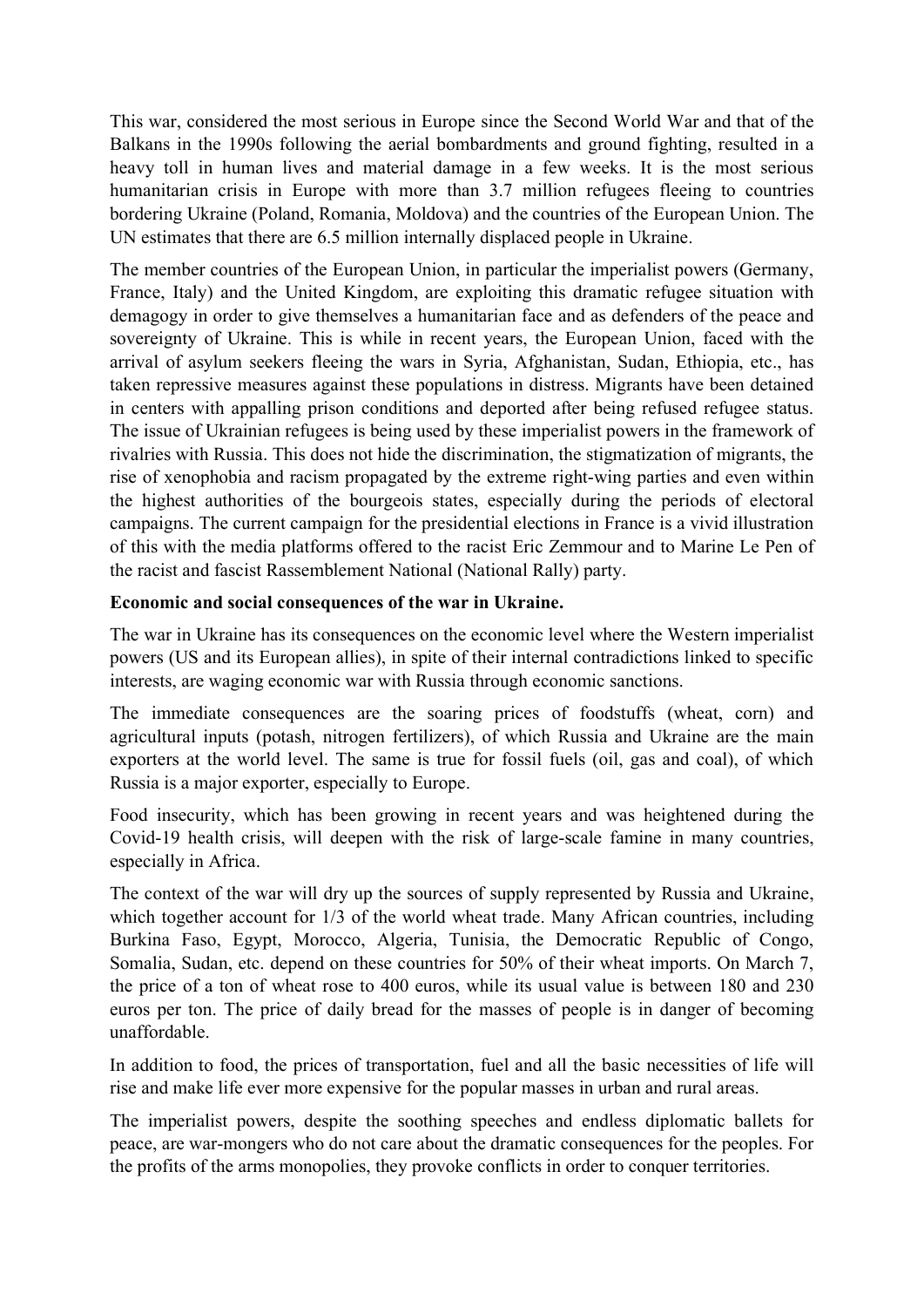## **Geostrategic implications of the war in Ukraine**

Russia's war of imperialist aggression in Ukraine amply confirms its dimension as a war of redivision of territories between imperialist powers. It is deepening the inter-imperialist rivalries that use war as a means of controlling strategic territories and plundering mineral and agricultural resources. As Lenin clearly stated: "Imperialism is the source of war". We can see this today in Syria, in Yemen, in the Sahel in West Africa, which has been transformed into a powder keg where French imperialism, in difficulty, maintains a massive military presence in the face of its US, Russian, Turkish, Indian and Brazilian rivals. Armed terrorist groups are used to legitimize military interventions while also playing their own game through drug, commodity and human trafficking.

What is happening before our eyes in Ukraine: Russia, faced with difficulties due to Ukrainian resistance and the rejection of this reactionary war by the Russian people, and its international isolation, is going to cling to the territories it already controls militarily: Crimea and the Donbass.

This is a compromise that its rivals can temporarily tolerate, because they do not lose out.

Indeed, the United States and its European allies in NATO are strengthening their military and economic presence in the countries bordering Ukraine and will exert significant influence in this area of major strategic importance.

China is trying to take advantage of the fierce struggle between these two coalitions, without ignoring the rivalries between China and the US superpower.

The working class and the peoples of Europe and the world will pay a heavy price for the disastrous economic and social consequences.

The peoples of Africa should be convinced more than ever of the imperialist nature of Russia, which like other imperialist powers engages in military interventions against the national sovereignty and territorial integrity of another country. Currently in some African countries, neo-colonies of French imperialism, mainly the working class, the people and the youth are demonstrating massively in the streets to demand the departure of French troops and military bases. Some fringes of the radical reformist petty bourgeoisie have illusions about Russia, which is wrongly considered a potential ally in the fight against terrorism and for the national and social liberation of the African peoples.

More than ever, the democratic and revolutionary movements with the enlightenment of the Marxist-Leninist parties must base their actions on the fundamental principles of the antiimperialist struggle. Namely: we cannot rely on one superpower to fight the other. One cannot rely on one superpower or imperialist power to fight the dominant imperialism in one's country. One cannot rely on the dominant imperialism in one's country to fight a superpower or an imperialist power.

Faced with the war of aggression of Russia in Ukraine, the position of principle is to:

denounce this reactionary war which is basically a war of redivision of territories between imperialist powers.

support the resistance of the people in Ukraine for the defense of national sovereignty.

denounce the maneuvers of the Western imperialist powers (the United States and its European allies in NATO)